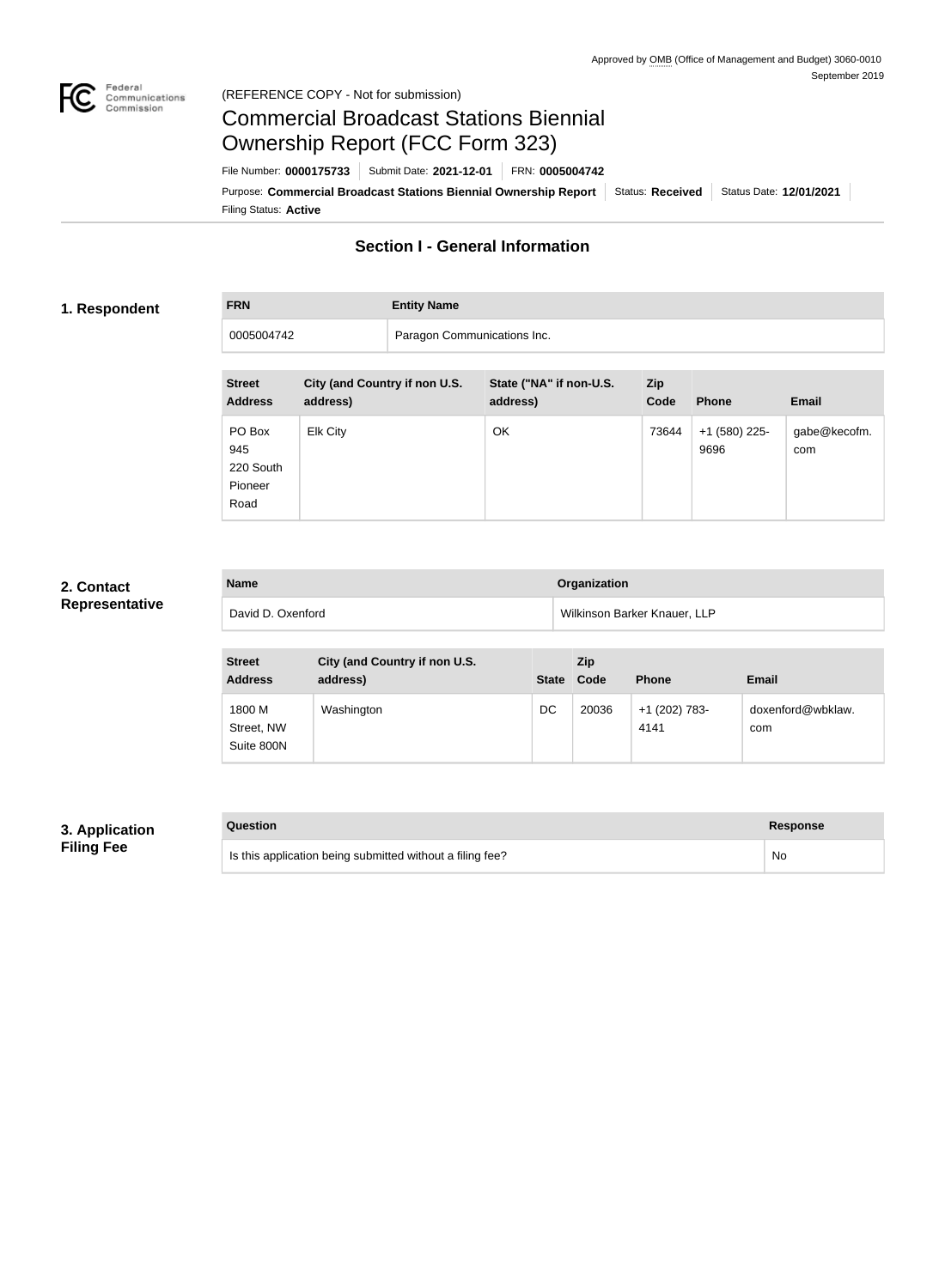| <b>Fees</b> | <b>Application Type</b> | <b>Form Number</b> | <b>Fee Code</b> | Quantity | <b>Fee Amount</b> | <b>Subtotal</b> |
|-------------|-------------------------|--------------------|-----------------|----------|-------------------|-----------------|
|             | Biennial                | Form 323           | <b>MAR</b>      | ົ<br>د   | 85                | \$255.00        |
|             |                         |                    |                 |          | Total             | \$255.00        |

### **4. Nature of Respondent**

|  | (a) Provide the following information about the Respondent: |                        |  |
|--|-------------------------------------------------------------|------------------------|--|
|  | <b>Relationship to stations/permits</b>                     | Licensee               |  |
|  | <b>Nature of Respondent</b>                                 | For-profit corporation |  |

**(b) Provide the following information about this report:**

| <b>Purpose</b> | Biennial                                                                                                                                                                               |
|----------------|----------------------------------------------------------------------------------------------------------------------------------------------------------------------------------------|
| "As of" date   | 10/01/2021                                                                                                                                                                             |
|                | When filing a biennial ownership report or validating<br>and resubmitting a prior biennial ownership report, this<br>date must be Oct. 1 of the year in which this report is<br>filed. |

#### **5. Licensee(s) and Station(s)**

#### **Respondent is filing this report to cover the following Licensee(s) and station(s):**

| Licensee/Permittee Name     | <b>FRN</b> |
|-----------------------------|------------|
| Paragon Communications Inc. | 0005004742 |

| Fac. ID No. | <b>Call Sign</b> | <b>City</b>     | <b>State</b> | <b>Service</b> |
|-------------|------------------|-----------------|--------------|----------------|
| 29030       | <b>KADS</b>      | <b>ELK CITY</b> | OK           | AM             |
| 51563       | <b>KXOO</b>      | <b>ELK CITY</b> | OK           | FM             |
| 51564       | <b>KECO</b>      | <b>ELK CITY</b> | OK           | FM             |
| 200877      | <b>K251CN</b>    | <b>ELK CITY</b> | OK           | <b>FX</b>      |

## **Section II – Biennial Ownership Information**

**1. 47 C.F.R. Section 73.3613 and Other Documents**

Licensee Respondents that hold authorizations for one or more full power television, AM, and/or FM stations should list all contracts and other instruments set forth in 47 C.F.R. Section 73.3613(a) through (c) for the facility or facilities listed on this report. In addition, attributable Local Marketing Agreements (LMAs) and attributable Joint Sales Agreements (JSAs) must be disclosed by the licensee of the brokering station on its ownership report. If the agreement is an attributable LMA, an attributable JSA, or a network affiliation agreement, check the appropriate box. Otherwise, select "Other." Non-Licensee Respondents, as well as Licensee Respondents that only hold authorizations for Class A television and/or low power television stations, should select "Not Applicable" in response to this question.

| Document Information                  |                              |  |  |  |
|---------------------------------------|------------------------------|--|--|--|
| Description of contract or instrument | Certificate of Incorporation |  |  |  |
| Parties to contract or instrument     | State of Oklahoma            |  |  |  |
| Date of execution                     | 08/1994                      |  |  |  |
| Date of expiration                    | No expiration date           |  |  |  |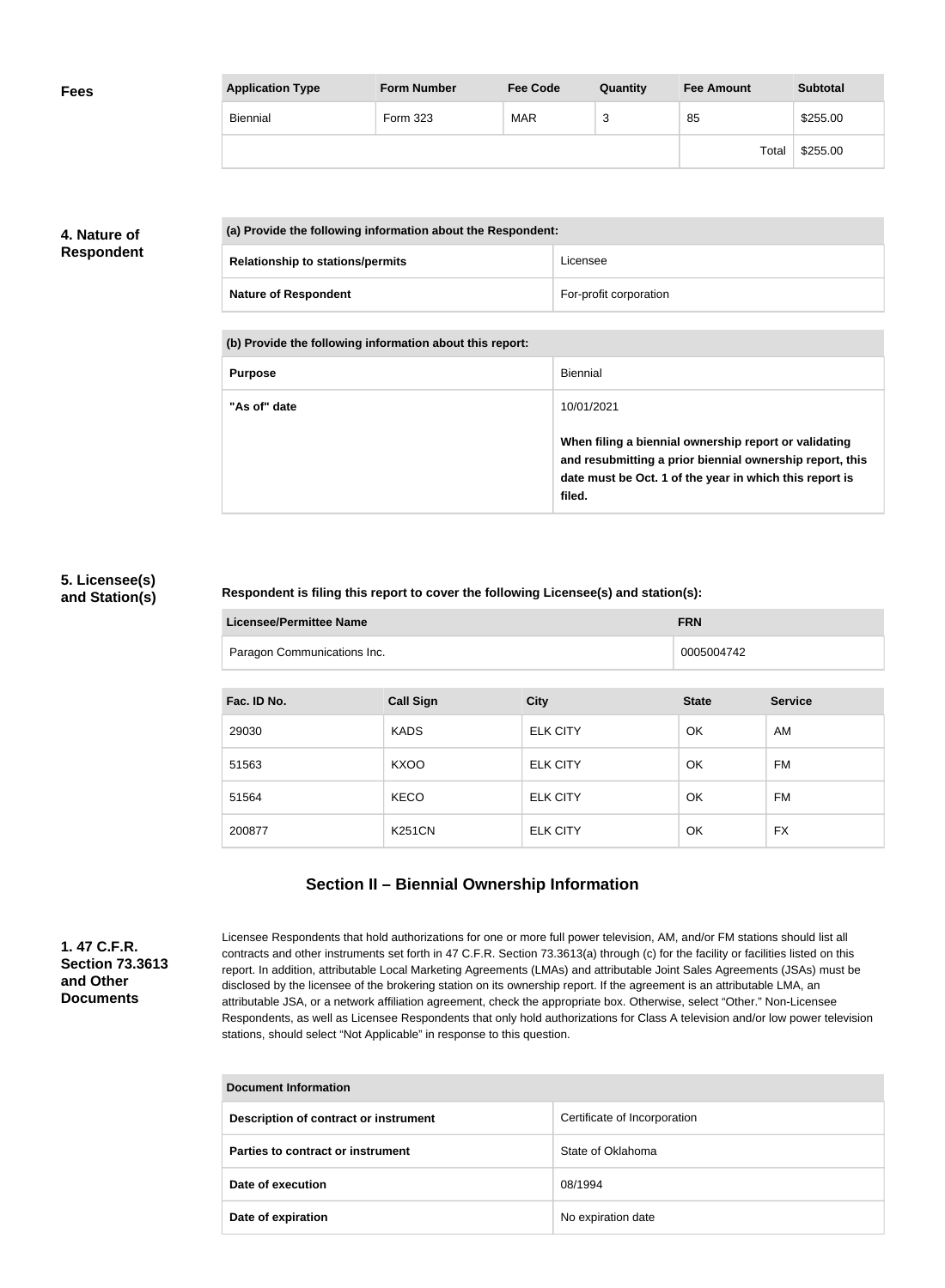#### **2. Ownership Interests**

**(a)** Ownership Interests. This Question requires Respondents to enter detailed information about ownership interests by generating a series of subforms. Answer each question on each subform. The first subform listing should be for the Respondent itself. If the Respondent is not a natural person, also list each of the officers, directors, stockholders, non-insulated partners, non-insulated members, and any other persons or entities with a direct attributable interest in the Respondent pursuant to the standards set forth in 47 C.F.R. Section 73.3555. (A "direct" interest is one that is not held through any intervening companies or entities.) List each interest holder with a direct attributable interest in the Respondent separately.

Leave the percentage of total assets (Equity Debt Plus) field blank for an interest holder unless that interest holder has an attributable interest in the Respondent solely on the basis of the Commission's Equity Debt Plus attribution standard, 47 C.F.R. Section 73.3555, Note 2(i).

In the case of vertical or indirect ownership structures, list only those interests in the Respondent that also represent an attributable interest in the Licensee(s) for which the report is being submitted.

Entities that are part of an organizational structure that includes holding companies or other forms of indirect ownership must file separate ownership reports. In such a structure do not report, or file a separate report for, any interest holder that does not have an attributable interest in the Licensee(s) for which the report is being submitted.

Please see the Instructions for further detail concerning interests that must be reported in response to this question.

The Respondent must provide an FCC Registration Number for each interest holder reported in response to this question. Please see the Instructions for detailed information and guidance concerning this requirement.

| <b>FRN</b>                                                                                                                       | 0005004742                                              |                        |                            |  |
|----------------------------------------------------------------------------------------------------------------------------------|---------------------------------------------------------|------------------------|----------------------------|--|
| <b>Entity Name</b>                                                                                                               | Paragon Communications Inc.                             |                        |                            |  |
| <b>Address</b>                                                                                                                   | PO Box                                                  | 945                    |                            |  |
|                                                                                                                                  | <b>Street 1</b>                                         | 220 South Pioneer Road |                            |  |
|                                                                                                                                  | <b>Street 2</b>                                         |                        |                            |  |
|                                                                                                                                  | <b>City</b>                                             | <b>Elk City</b>        |                            |  |
|                                                                                                                                  | State ("NA" if non-U.S.<br>address)                     | OK                     |                            |  |
|                                                                                                                                  | <b>Zip/Postal Code</b>                                  | 73644                  |                            |  |
|                                                                                                                                  | Country (if non-U.S.<br>address)                        | <b>United States</b>   |                            |  |
| <b>Listing Type</b>                                                                                                              | Respondent                                              |                        |                            |  |
| <b>Positional Interests</b><br>(check all that apply)                                                                            | Respondent                                              |                        |                            |  |
| <b>Tribal Nation or Tribal</b><br><b>Entity</b>                                                                                  | Interest holder is not a Tribal nation or Tribal entity |                        |                            |  |
| <b>Interest Percentages</b><br>(enter percentage values                                                                          | Voting                                                  | 0.0%                   | <b>Jointly Held?</b><br>No |  |
| from 0.0 to 100.0)                                                                                                               | <b>Equity</b>                                           | 0.0%                   |                            |  |
|                                                                                                                                  | <b>Total assets (Equity Debt</b><br>Plus)               | 0.0%                   |                            |  |
| Does interest holder have an attributable interest in one or more broadcast stations<br>No<br>that do not appear on this report? |                                                         |                        |                            |  |
|                                                                                                                                  |                                                         |                        |                            |  |

#### **Ownership Information**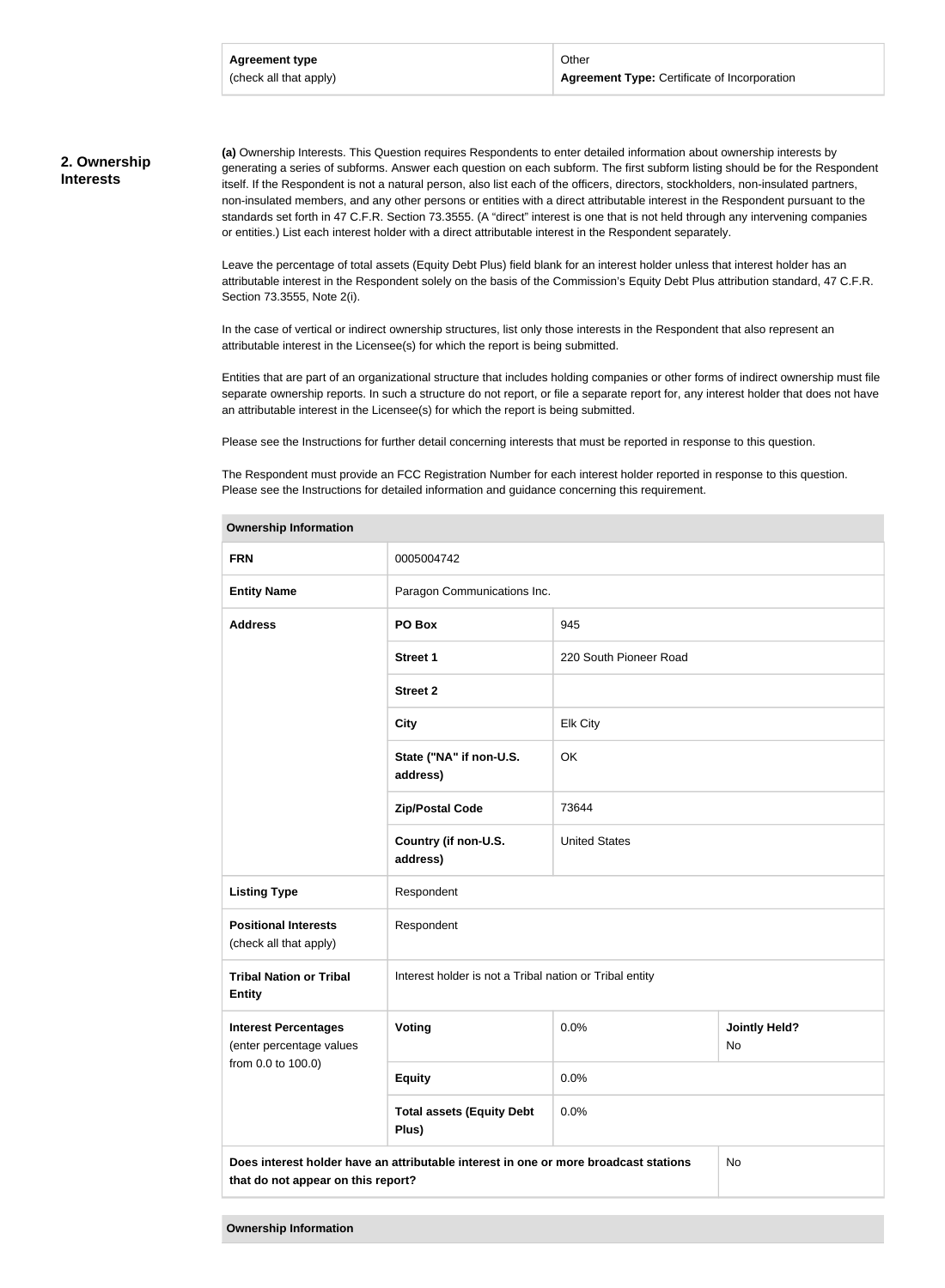| <b>FRN</b>                                                                                                                 | 9990139256                                                                                                                                                                                                  |                        |                            |  |  |
|----------------------------------------------------------------------------------------------------------------------------|-------------------------------------------------------------------------------------------------------------------------------------------------------------------------------------------------------------|------------------------|----------------------------|--|--|
| <b>Name</b>                                                                                                                | <b>Blake Brewer</b>                                                                                                                                                                                         |                        |                            |  |  |
| <b>Address</b>                                                                                                             | PO Box                                                                                                                                                                                                      |                        |                            |  |  |
|                                                                                                                            | <b>Street 1</b>                                                                                                                                                                                             | P.O. Box 945           |                            |  |  |
|                                                                                                                            | <b>Street 2</b>                                                                                                                                                                                             |                        |                            |  |  |
|                                                                                                                            | <b>City</b>                                                                                                                                                                                                 | <b>Elk City</b>        |                            |  |  |
|                                                                                                                            | State ("NA" if non-U.S.<br>address)                                                                                                                                                                         | <b>OK</b>              |                            |  |  |
|                                                                                                                            | <b>Zip/Postal Code</b>                                                                                                                                                                                      | 73648                  |                            |  |  |
|                                                                                                                            | Country (if non-U.S.<br>address)                                                                                                                                                                            | <b>United States</b>   |                            |  |  |
| <b>Listing Type</b>                                                                                                        | Other Interest Holder                                                                                                                                                                                       |                        |                            |  |  |
| <b>Positional Interests</b><br>(check all that apply)                                                                      | Officer                                                                                                                                                                                                     |                        |                            |  |  |
| Citizenship, Gender,                                                                                                       | <b>Citizenship</b>                                                                                                                                                                                          | <b>US</b>              |                            |  |  |
| <b>Ethnicity, and Race</b><br><b>Information (Natural</b>                                                                  | Gender                                                                                                                                                                                                      | Male                   |                            |  |  |
| <b>Persons Only)</b>                                                                                                       | <b>Ethnicity</b>                                                                                                                                                                                            | Not Hispanic or Latino |                            |  |  |
|                                                                                                                            | Race                                                                                                                                                                                                        | White                  |                            |  |  |
| <b>Interest Percentages</b><br>(enter percentage values                                                                    | Voting                                                                                                                                                                                                      | 100.0%                 | <b>Jointly Held?</b><br>No |  |  |
| from 0.0 to 100.0)                                                                                                         | <b>Equity</b>                                                                                                                                                                                               | 100.0%                 |                            |  |  |
| <b>Total assets (Equity Debt</b><br>100.0%<br>Plus)                                                                        |                                                                                                                                                                                                             |                        |                            |  |  |
| Does interest holder have an attributable interest in one or more broadcast stations<br>that do not appear on this report? |                                                                                                                                                                                                             |                        | No                         |  |  |
|                                                                                                                            |                                                                                                                                                                                                             |                        |                            |  |  |
|                                                                                                                            | (b) Respondent certifies that any interests, including equity, financial, or voting<br>Yes<br>interests, not reported in this filing are non-attributable.<br>If "No," submit as an exhibit an explanation. |                        |                            |  |  |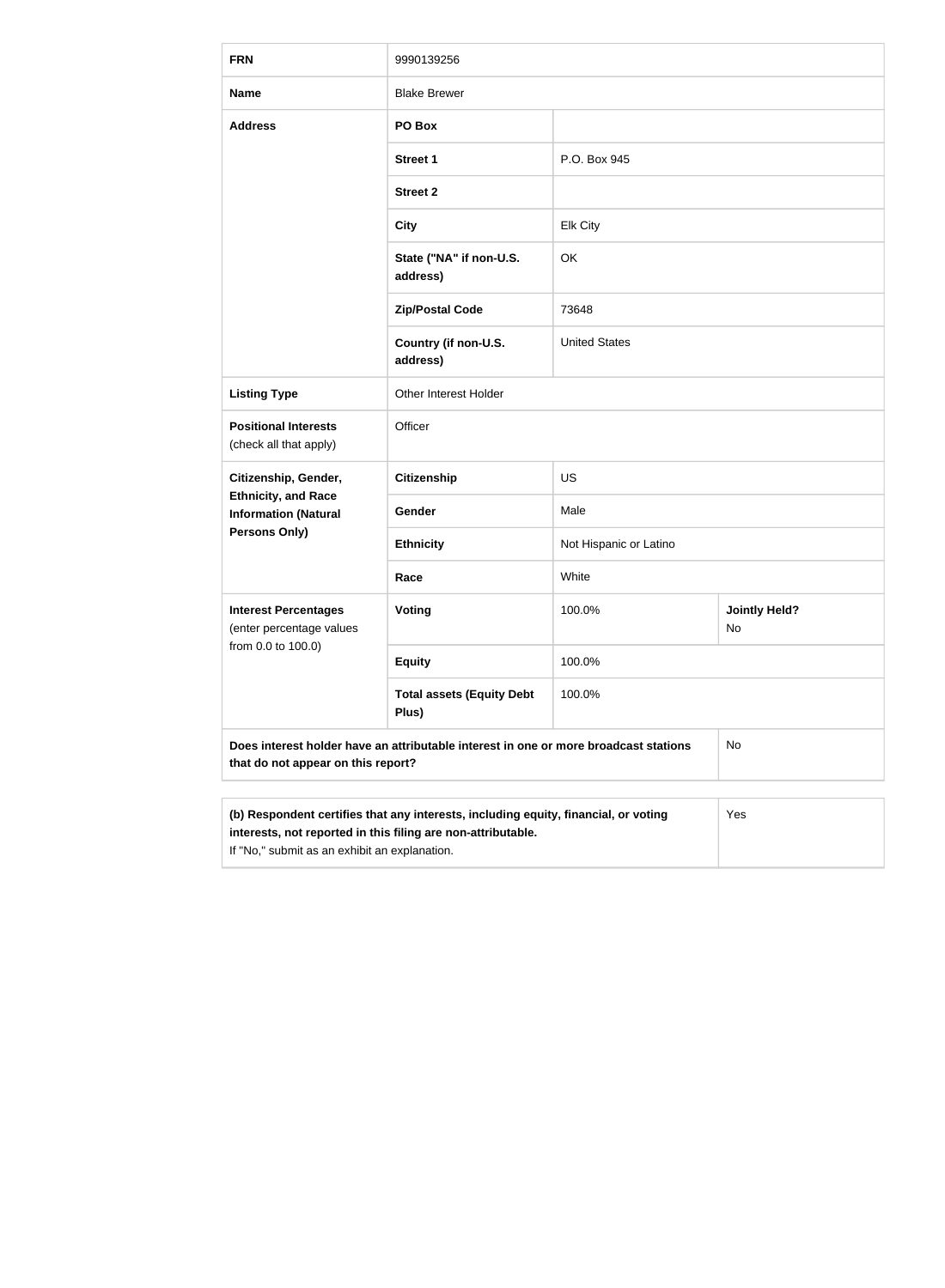| (c) Does the Respondent or any reported interest holder<br>hold an attributable interest in any newspaper entities in<br>the same market as any station for which this report is<br>filed, as defined in 47 C.F.R. Section 73.3555?                                                                                                                                                                                                                                                                                                                                                                                                              | <b>No</b> |
|--------------------------------------------------------------------------------------------------------------------------------------------------------------------------------------------------------------------------------------------------------------------------------------------------------------------------------------------------------------------------------------------------------------------------------------------------------------------------------------------------------------------------------------------------------------------------------------------------------------------------------------------------|-----------|
| If "Yes," provide information describing the interest(s), using<br>EITHER the subform OR the spreadsheet option below.<br>Respondents with a large number (50 or more) of entries to<br>submit should use the spreadsheet option.                                                                                                                                                                                                                                                                                                                                                                                                                |           |
| NOTE: Spreadsheets must be submitted in a special XML<br>Spreadsheet format with the appropriate structure that is<br>specified in the documentation. For instructions on how to<br>use the spreadsheet option to complete this question<br>(including templates to start with), please Click Here.                                                                                                                                                                                                                                                                                                                                              |           |
| If using the subform, leave the percentage of total assets<br>(Equity Debt Plus) field blank for an interest holder unless<br>that interest holder has an attributable interest in the<br>newspaper entity solely on the basis of the Commission's<br>Equity Debt Plus attribution standard, 47 C.F.R. Section<br>73.3555, Note 2(i). If using an XML Spreadsheet, enter "NA"<br>into the percentage of total assets (Equity Debt Plus) field<br>for an interest holder unless that interest holder has an<br>attributable interest in the newspaper entity solely on the<br>basis of the Commission's Equity Debt Plus attribution<br>standard. |           |
| The Respondent must provide an FCC Registration Number<br>for each interest holder reported in response to this<br>question. Please see the Instructions for detailed information<br>and guidance concerning this requirement.                                                                                                                                                                                                                                                                                                                                                                                                                   |           |

**(d) Are any of the individuals listed as an attributable interest holder in the Respondent married to each other or related to each other as parentchild or as siblings?** No

If "Yes," provide the following information for each such the relationship.

| (e) Is Respondent seeking an attribution exemption for any officer or director with<br>duties wholly unrelated to the Licensee(s)?                                                                                             | No |
|--------------------------------------------------------------------------------------------------------------------------------------------------------------------------------------------------------------------------------|----|
| If "Yes," complete the information in the required fields and submit an Exhibit fully describing<br>that individual's duties and responsibilities, and explaining why that individual should not be<br>attributed an interest. |    |

**3. Organizational Chart (Licensees Only)**

Attach a flowchart or similar document showing the Licensee's vertical ownership structure including the Licensee and all entities that have attributable interests in the Licensee. Licensees with a single parent entity may provide a brief explanatory textual Exhibit in lieu of a flowchart or similar document. Licensees without parent entities should so indicate in a textual Exhibit.

**Non-Licensee Respondents should select "N/A" in response to this question.**

Paragon Communications/ Blake Brewer is the Owner and Licensee 100%

## **Section III - Certification**

**Certification Section Section Question** *Question* **Response**